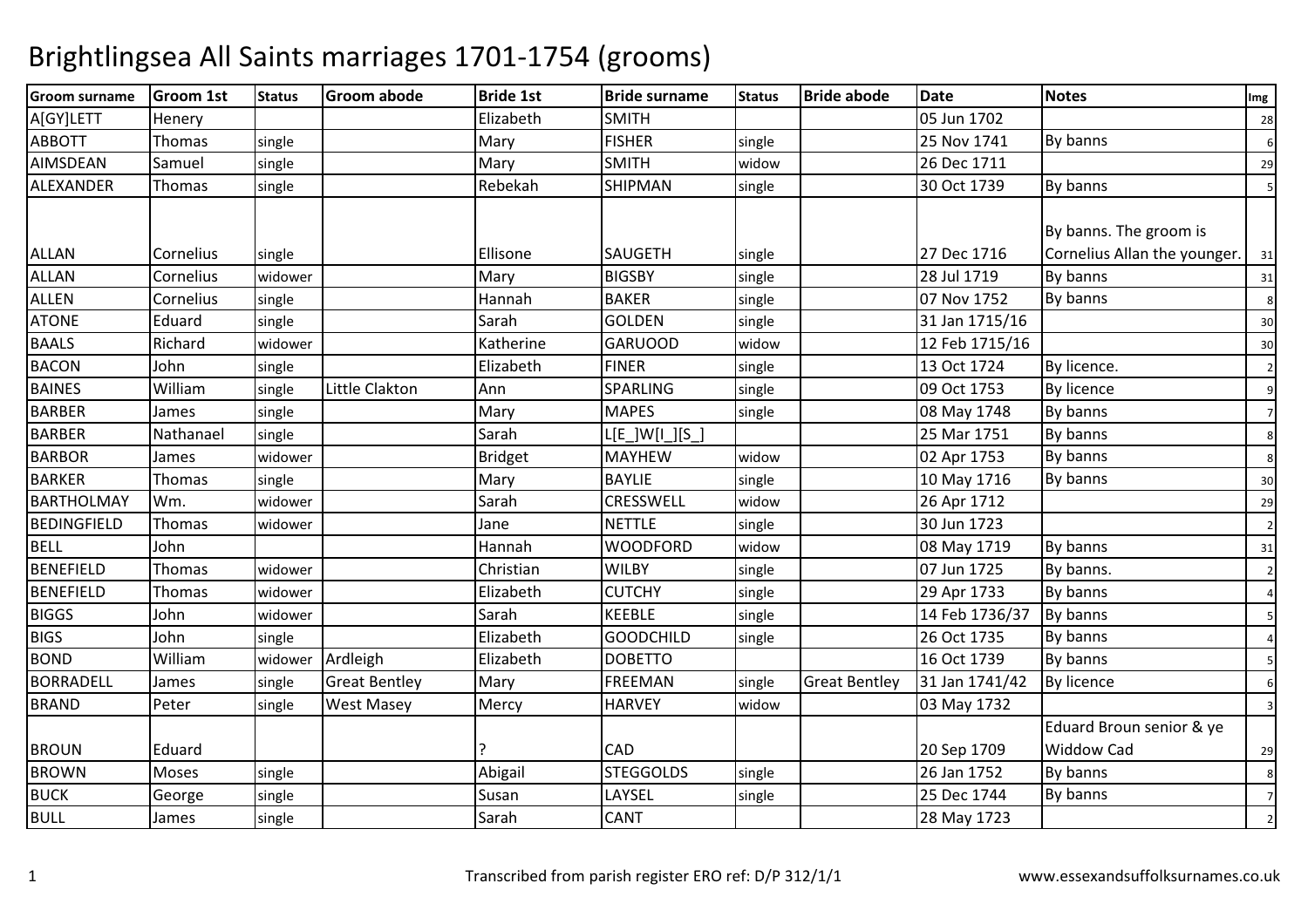| <b>Groom surname</b> | <b>Groom 1st</b> | <b>Status</b> | <b>Groom abode</b> | <b>Bride 1st</b> | <b>Bride surname</b> | <b>Status</b> | <b>Bride abode</b> | <b>Date</b>    | <b>Notes</b>           | Img            |
|----------------------|------------------|---------------|--------------------|------------------|----------------------|---------------|--------------------|----------------|------------------------|----------------|
| <b>BULL</b>          | James            | widower       |                    | Mary             | <b>JOHNSON</b>       | widow         |                    | 20 Aug 1738    | <b>By licence</b>      | 5              |
| <b>BULL</b>          | James            | widower       |                    | Mary             | <b>WILKINSON</b>     | widow         |                    | 25 Mar 1742    | <b>By licence</b>      | 6              |
| <b>BULL</b>          | James            | widower       |                    | Elizabeth        | <b>SMITH</b>         | widow         |                    | 20 Dec 1743    | By licence             | 6              |
| <b>BULSEN</b>        | Richard          | single        |                    | Martha           | <b>VINTNER</b>       | single        |                    | 09 Jun 1747    | By banns               | $\overline{7}$ |
| <b>BUMFORD</b>       | John             | single        |                    | Martha           | <b>LINET</b>         | widow         |                    | 04 Mar 1716/17 | By banns               | 31             |
| <b>BUMPSTEAD</b>     | Robert           | single        |                    | Margaret         | <b>BACON</b>         | single        |                    | 10 Sep 1731    | By banns               | 3              |
| <b>BURGIS</b>        | John             | single        |                    | Elizabeth        | <b>WILEY</b>         | widow         |                    | 28 Feb 1742/43 | By licence             | 6              |
| <b>BURRIDGE</b>      | Peter            | widower       |                    | Elizabeth        | GOSNAL               | single        |                    | 02 Oct 1737    | By banns               | 5              |
| <b>BUSH</b>          | Thomas           | single        |                    | Mary             | <b>GOODALL</b>       | single        | Wivenhoe           | 27 Sep 1753    | <b>By licence</b>      | 9              |
| <b>CANT</b>          | John             | single        |                    | Rachel           | <b>FIELD</b>         | single        |                    | 19 Aug 1740    | <b>By licence</b>      | 5              |
|                      |                  |               |                    |                  |                      |               | <b>Beamont cum</b> |                |                        |                |
| <b>CARDINAL</b>      | Charles          | single        | Beaumont           | Isabella         | <b>COUSINS</b>       | widow         | Moorse             | 25 Mar 1742    | By licence             | 6              |
| <b>CHAMBERLAIN</b>   | John             | single        |                    | Martha           | <b>BONES</b>         | single        | Elmstead           | 31 May 1731    | <b>By licence</b>      | 3              |
| <b>CHANDLER</b>      | Robert           | single        |                    | Mary             | <b>HOPKINS</b>       |               |                    | 04 Mar 1730/31 | By licence.            | 3              |
|                      |                  |               |                    |                  |                      |               | Wakeling,          |                |                        |                |
| <b>CHANDLER</b>      | John             | widower       |                    | Hannah           | <b>ROW</b>           | widow         | <b>Essex</b>       | 09 Jul 1738    | By banns               | 5              |
| <b>CHANDLER</b>      | Robert           | widower       |                    | Elizabeth        | LAYSEL               | single        |                    | 19 May 1741    | <b>By licence</b>      | 6              |
| <b>CHAPLIN</b>       | John             | single        | Woodbridge         | Elizabeth        | <b>DOWNING</b>       | single        |                    | 28 Nov 1750    | <b>By licence</b>      | 8              |
| <b>CHASE</b>         | William          | widower       |                    | Mary             | LOW                  | single        |                    | 02 May 1731    | By licence.            | 3              |
| <b>CLARKE</b>        | John             | widower       | Lexton             | Elizabeth        | <b>WADE</b>          | single        | Lexton             | 11 Nov 1733    | By licence.            | $\overline{4}$ |
| <b>CLARKE</b>        | John             | single        |                    | Elizabeth        | <b>SUDBURY</b>       | single        |                    | 27 Jun 1738    | By banns               | 5              |
| <b>CLARKE</b>        | Joseph           | single        |                    | Judith           | <b>GIBBS</b>         | widow         |                    | 19 Jul 1752    | By banns               | 8              |
| <b>CLARKE</b>        | Joseph           | single        |                    | Elizabeth        | <b>RICHARDSON</b>    | single        |                    | 24 Dec 1753    | By banns               | 9              |
| <b>CLEMENS</b>       | John             | single        |                    | Susann           | <b>HUBERT</b>        |               |                    | 13 Feb 1715/16 |                        | 30             |
| <b>COKER</b>         | John             | single        | Thorrington        | Abigail          | SPARROW              | single        |                    | 27 Nov 1739    | By banns               | 5              |
| <b>COLE</b>          | Robert           | single        |                    | Agnes            | <b>CORREY</b>        | single        |                    | 27 Dec 1744    | By banns               | $\overline{7}$ |
| <b>CONEY</b>         | William          | single        | <b>West Mersey</b> | Martha           | <b>PEEK</b>          | single        |                    | 30 May 1738    | By banns               | 5              |
| COOE                 | Jacob            | widower       |                    | Mary             | <b>WILLHAM</b>       | single        |                    | 04 Sep 1718    | By banns               | 31             |
|                      |                  |               |                    |                  |                      |               |                    |                | Bride's surname not in |                |
| <b>COOE</b>          | Jacob            | single        |                    | Elizabeth        |                      | single        |                    | 08 Jun 1713    | register.              | 30             |
| <b>COPPEN</b>        | John             | single        |                    | Mary             | WILLHAM              | single        |                    | 03 Jun 1716    | By banns               | 30             |
| <b>COUEL</b>         | Michael          | widower       |                    | Elizabeth        | <b>ELLIOTT</b>       | single        |                    | 18 Jul 1710    |                        | 29             |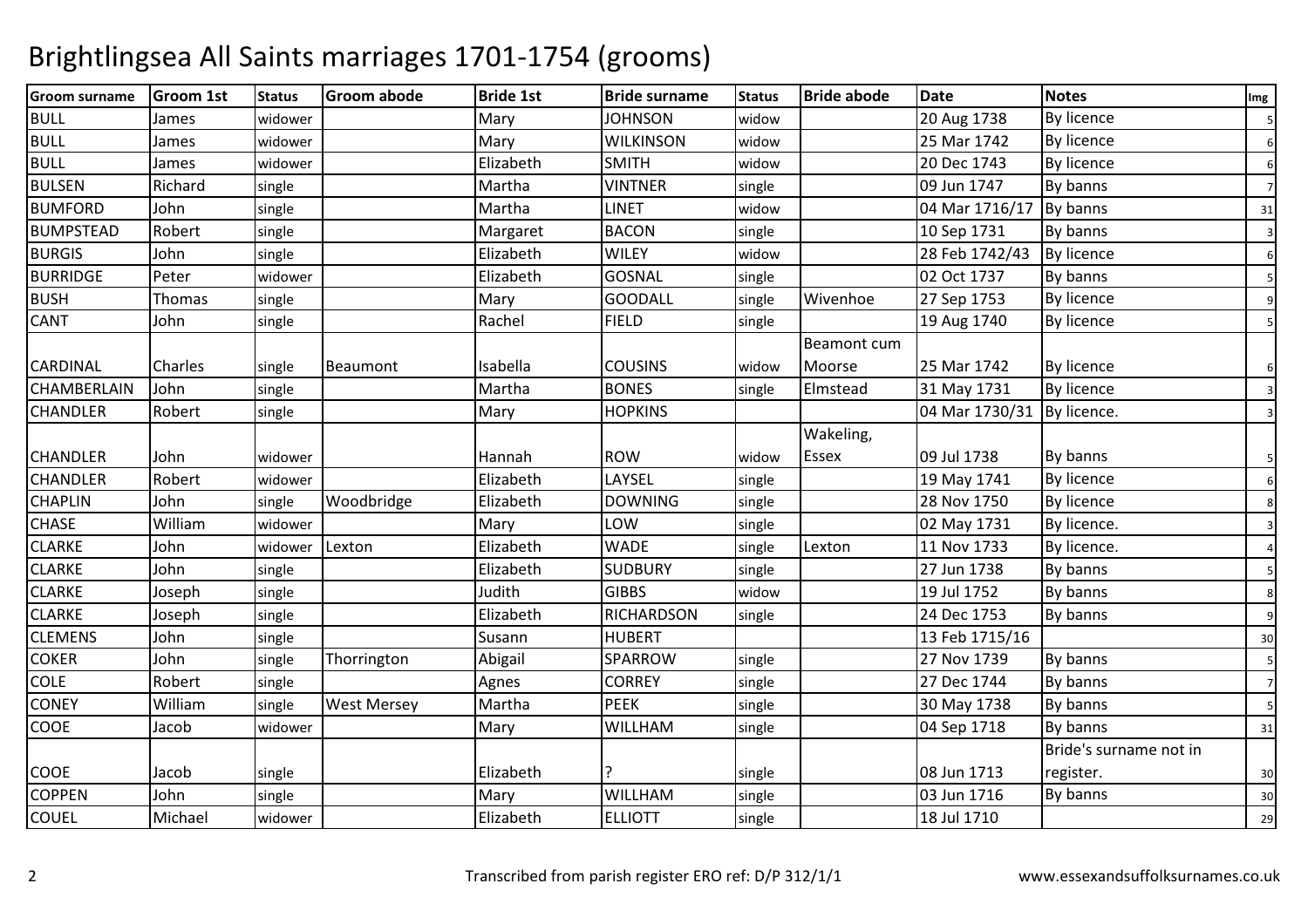| <b>Groom surname</b> | <b>Groom 1st</b> | <b>Status</b> | <b>Groom abode</b>   | <b>Bride 1st</b> | <b>Bride surname</b> | <b>Status</b> | <b>Bride abode</b> | <b>Date</b>    | <b>Notes</b>             | Img            |
|----------------------|------------------|---------------|----------------------|------------------|----------------------|---------------|--------------------|----------------|--------------------------|----------------|
| <b>COUSINS</b>       | David            | single        | <b>East Donyland</b> | Susan            | <b>BULL</b>          | single        |                    | 14 Sep 1736    | <b>By licence</b>        | 5              |
| <b>CRESSY</b>        | Joseph           | single        |                      | Mary             | <b>YOUNGS</b>        | spinster      |                    | 24 Oct 1738    | By banns                 | 5              |
| <b>CROSS</b>         | John             | single        | St. Oseith           | Sarah            | <b>NUNN</b>          | widow         |                    | 16 Nov 1749    | By banns                 | 8              |
| <b>CUFFLEY</b>       | William          | single        |                      | Elizabeth        | <b>HADMAN</b>        | single        |                    | 06 Oct 1742    | By banns                 | 6              |
| <b>CUTCHY</b>        | Samuel           | single        |                      | Hannah           | <b>PANNEL</b>        | single        |                    | 30 Nov 1737    | By banns                 |                |
| <b>DAVIS</b>         | William          | widower       |                      | Hannah           | <b>GRIMES</b>        | widow         |                    | 27 Apr 1735    | By banns                 |                |
| <b>DAY</b>           | John             | single        |                      | Rebecca          | <b>ELENFORD</b>      | single        |                    | 02 Jun 1741    | By banns                 | 6              |
| <b>DAZLEY</b>        | William          | widower       | Thorrington          | Susanna          | <b>JARVIS</b>        | single        |                    | 09 Feb 1741/42 | By banns                 | 6              |
| <b>DEATH</b>         | Ambrose          | single        |                      | Sarah            | <b>RAYMENT</b>       | widow         |                    | 16 Jul 1750    | By banns                 | 8              |
| <b>DENT</b>          | Richard          | widower       |                      | Elizabeth        | <b>HOBART</b>        | single        |                    | 14 Jul 1741    | By banns                 | 6              |
| <b>DISNY</b>         | Abraham          | single        |                      | Elizabeth        | POST                 | widow         |                    | 22 Mar 1731/32 | By banns                 | 3              |
| <b>DISNY</b>         | Abraham          | widower       |                      | Elizabeth        | <b>COLE</b>          | widow         |                    | 01 Aug 1734    | By banns                 |                |
|                      |                  |               |                      |                  |                      |               | Semer,             |                |                          |                |
| <b>DISNY</b>         | Abraham          | widower       |                      | Mary             | <b>PAIN</b>          | single        | Suffolk            | 05 Jun 1738    | By banns                 | 5              |
| <b>DISNY</b>         | Abraham          | widower       |                      | Mary             | <b>FRANCIS</b>       | single        |                    | 02 May 1748    | By banns                 | $\overline{7}$ |
| <b>DOBETTO</b>       | Samuel           | single        |                      | Mary             | <b>MAN</b>           | single        |                    | 12 Apr 1710    |                          | 29             |
| <b>DUNNING</b>       | John             | widower       |                      | Ann              | <b>IVES</b>          | single        |                    | 03 Jun 1745    | By banns                 | $\overline{7}$ |
|                      |                  |               |                      |                  |                      |               |                    |                |                          |                |
| <b>DUNSTELL</b>      | [H_]a[c_]ren     |               |                      | Elizabeth        | <b>GREEN</b>         |               |                    | 26 Mar 1718    | Married at East Donyland | 31             |
| <b>EMSDEN</b>        | Samuel           | single        |                      | Mary             | <b>WINDING</b>       | single        |                    | 18 Jan 1735/36 | By banns                 | $\overline{4}$ |
|                      |                  |               | St. Olive's,         |                  |                      |               |                    |                |                          |                |
|                      |                  |               | [Olave?],            |                  |                      |               |                    |                |                          |                |
| <b>EVANS</b>         | David            | widower       | Southwark, Surrey    | Esther           | <b>SAMSON</b>        | widow         |                    | 20 Apr 1731    | By licence.              | 3              |
| <b>EXER</b>          | John             |               | Thorpe               | Elizabeth        | <b>SEISTON</b>       |               |                    | 05 Aug 1745    | <b>By licence</b>        | $\overline{7}$ |
|                      |                  |               | <b>Beamont cum</b>   |                  |                      |               |                    |                |                          |                |
| <b>FAIRS</b>         | Daniel           | single        | Moorse               | Mary             | <b>DUNSTILL</b>      | single        |                    | 17 Nov 1743    | By licence               | 6              |
| FEAST                | Edward           | widower       |                      | Martha           | <b>BALLS</b>         | single        |                    | 25 Dec 1730    | By banns.                | 3              |
| <b>FEAST</b>         | Edward           | widower       |                      | Mary             | <b>BALLS</b>         | widow         |                    | 24 Dec 1741    | By banns                 | 6              |
| <b>FENN</b>          | John             | single        |                      | Mary             | <b>THIMBLEBY</b>     | single        |                    | 08 Oct 1745    | By banns                 | $\overline{7}$ |
|                      |                  |               | Levington,           |                  |                      |               |                    |                |                          |                |
| <b>FINNEY</b>        | John             | widower       | Suffolk              | Mary             | <b>VINCENT</b>       | widow         |                    | 02 Jul 1753    | By licence               | 9              |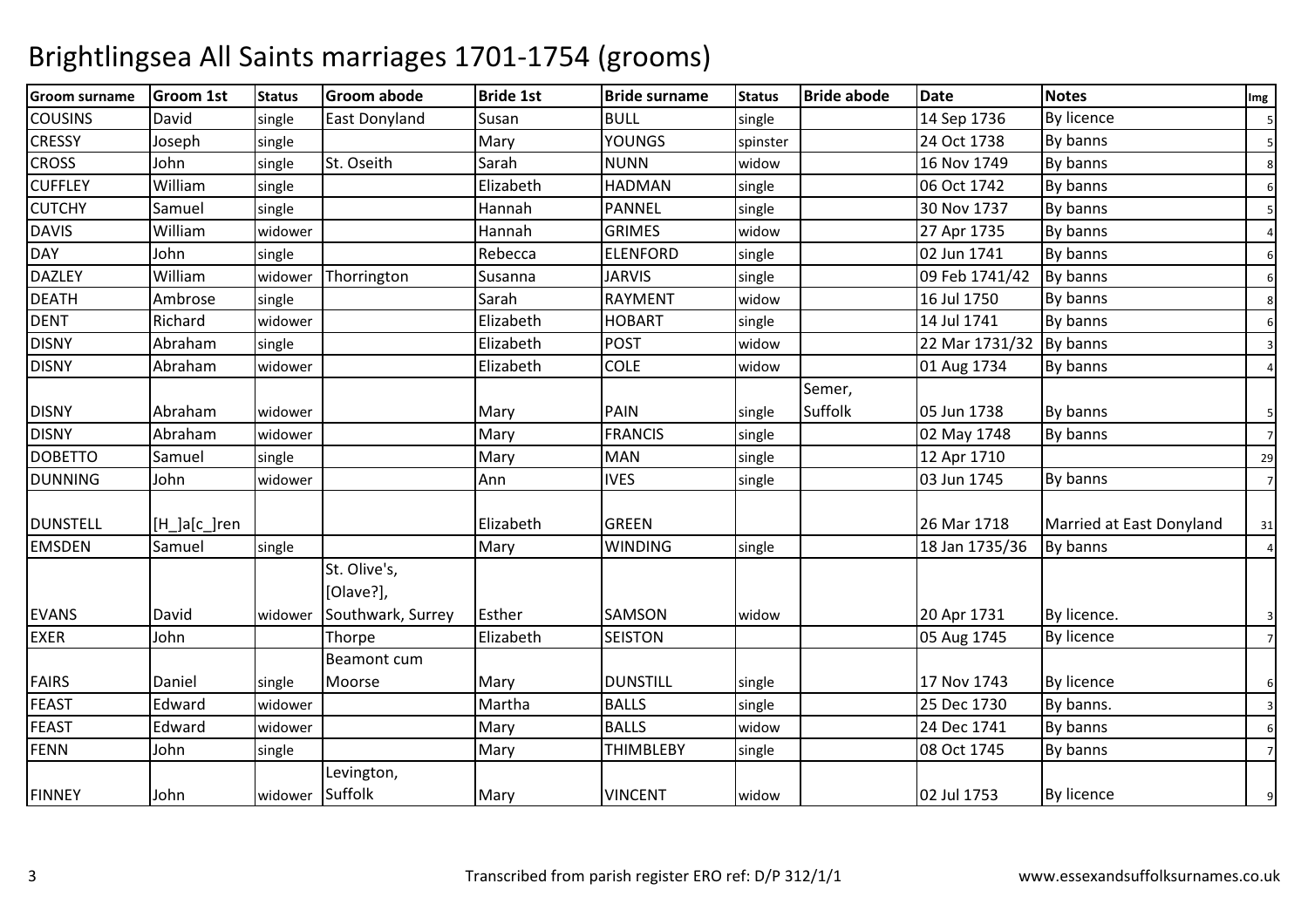| <b>Groom surname</b> | <b>Groom 1st</b> | <b>Status</b> | <b>Groom abode</b>   | <b>Bride 1st</b> | <b>Bride surname</b> | <b>Status</b> | <b>Bride abode</b>  | Date           | <b>Notes</b>               | Img              |
|----------------------|------------------|---------------|----------------------|------------------|----------------------|---------------|---------------------|----------------|----------------------------|------------------|
|                      |                  |               |                      |                  |                      |               |                     |                | By licence. Bride's first  |                  |
|                      |                  |               |                      |                  |                      |               |                     |                | name not in register -     |                  |
| <b>FLOWER</b>        | John             | single        |                      |                  | <b>BARTHOLOMEW</b>   | widow         |                     | 02 Sep 1736    | "Widow Bartholomew".       | 5                |
| <b>FLOWER</b>        | John             | widower       |                      | Mary             | <b>WADE</b>          | single        |                     | 18 Jun 1738    | By banns                   |                  |
| <b>FOLKERD</b>       | Robert           | single        |                      | Mary             | <b>STREET</b>        | single        | <b>Much Holland</b> | 29 Jun 1731    | <b>By licence</b>          | $\overline{3}$   |
| <b>FROST</b>         | James            | single        |                      | Martha           | <b>ROBERTS</b>       | single        |                     | 09 Feb 1745/46 | By banns                   | $\overline{7}$   |
| <b>GAGE</b>          | Thomas           | widower       |                      | Mary             | <b>HUM</b>           | widow         |                     | 11 Oct 1742    | By banns                   | 6                |
| <b>GAIMER</b>        | Benjamin         | single        |                      | Mary             | <b>WOLLETT</b>       | single        |                     | 31 Aug 1746    | By banns                   | $\overline{7}$   |
| <b>GARDINER</b>      | Henry            | single        |                      | Thamar           | <b>MAYS</b>          | widow         |                     | 24 Jul 1732    | By banns                   | $\overline{3}$   |
| <b>GARDNER</b>       | Thomas           | single        |                      | Sarah            | <b>BOIS</b>          | single        |                     | 16 Jul 1718    | By banns                   | 31               |
| <b>GIBBS</b>         | William          | single        |                      | Judith           | PRIGG                | spinster      |                     | 15 May 1749    | By banns                   | $\overline{7}$   |
| <b>GILES</b>         | James            | single        |                      | Mary             | <b>TOWERS</b>        | single        |                     | 25 Dec 1737    | By banns                   | 5                |
| <b>GILES</b>         | James            | single        |                      | Mary             | WARD                 | single        |                     | 02 Sep 1741    | By banns                   | 6                |
|                      |                  |               |                      |                  |                      |               | Nayland,            |                |                            |                  |
| <b>GLOVER</b>        | John             | single        | Nayland, Suffolk     | Mary             | <b>INFIELD</b>       | single        | Suffolk             | 22 Oct 1744    | <b>By licence</b>          | $6 \overline{6}$ |
| <b>GOBBET</b>        | Thomas           | widower       | <b>Great Bentley</b> | Margaret         | <b>PRESNY</b>        | widow         |                     | 03 Dec 1734    | By banns                   |                  |
| <b>GODFREY</b>       | Thomas           | single        |                      | Mary             | <b>ATKINSON</b>      | single        |                     | 26 Oct 1745    | <b>By licence</b>          | $\overline{7}$   |
| <b>GOODCHILD</b>     | Robert           | single        |                      | Mary             | PIDGEON              | single        |                     | 27 Dec 1732    | By banns                   |                  |
| <b>GOODCHILD</b>     | Robert           | widower       |                      | Mary             | <b>HADDOCK</b>       | single        |                     | 15 Sep 1743    | By banns                   | 6                |
|                      |                  |               |                      |                  |                      |               |                     |                | Wivenhoe spelt,            |                  |
|                      |                  |               |                      |                  |                      |               |                     |                | remarkably, "Wevinoeh." By |                  |
| <b>GOODGE</b>        | Thomas           |               | widower Wivenhoe     | Sarah            | <b>PETTS</b>         | single        |                     | 30 Apr 1718    | licence.                   | 31               |
| <b>GRIMES</b>        | David            | single        |                      | Ann              | <b>MEERS</b>         | widow         |                     | 26 Jun 1750    | By banns                   | 8                |
| <b>GRONOUS</b>       | Joseph           |               |                      | Mary             | <b>BRUNT</b>         |               |                     | 16 Oct 1716    | By licence. Strangers.     | 30               |
| <b>GUNN</b>          | Maurice          | single        |                      | Rebekah          | <b>DAY</b>           | widow         |                     | 13 May 1750    | <b>By licence</b>          | 8                |
| <b>GUNN</b>          | Francis          | single        |                      | Susanna          | <b>TURNER</b>        | single        |                     | 14 Oct 1750    | By banns                   | 8                |
|                      |                  |               |                      |                  |                      |               |                     |                | Bride's surname not in     |                  |
| GUR[LT]ON            | Daniel           |               |                      | Eliz.            |                      |               |                     | 15 Jun 1701    | register.                  | 25               |
| <b>HALE</b>          | Edmund           | single        |                      | Mary             | <b>FIELD</b>         | single        |                     | 01 Aug 1745    | By banns                   | $\overline{7}$   |
| <b>HALSEY</b>        | Richard          | single        |                      | Ann              | <b>PERTWE</b>        | single        | Wivenhoe            | 09 May 1745    | <b>By licence</b>          | $\overline{7}$   |
| <b>HAMMOND</b>       | John             | widower       |                      | Elizabeth        | <b>WEB</b>           | widow         |                     | 24 Jul 1743    | By banns                   | 6                |
| <b>HANDBY</b>        | Thomas           | single        |                      | Elizabeth        | <b>PAINE</b>         | widow         |                     | 14 Jul 1723    |                            | $\overline{2}$   |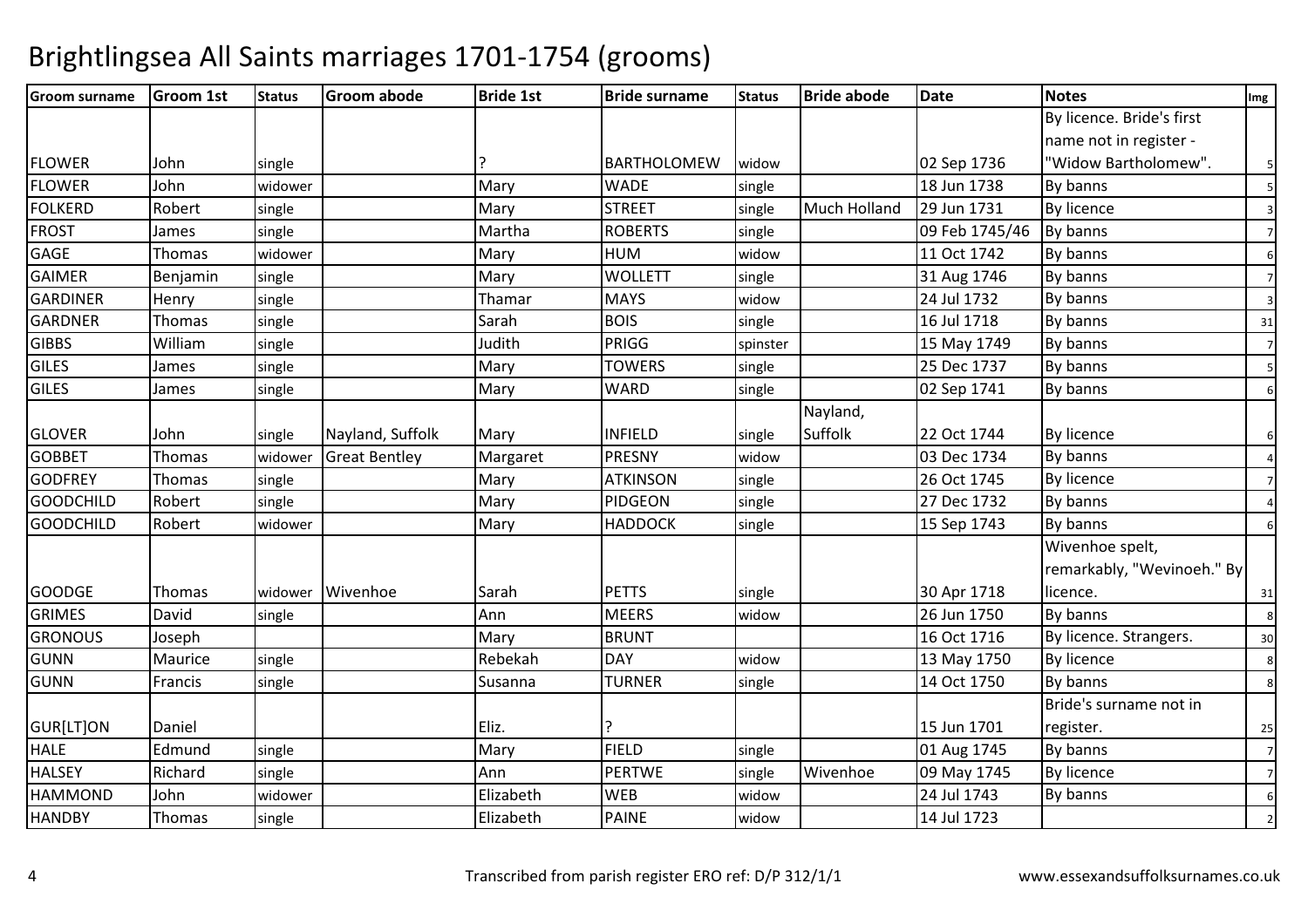| <b>Groom surname</b>             | Groom 1st    | <b>Status</b> | <b>Groom abode</b> | <b>Bride 1st</b> | <b>Bride surname</b>     | <b>Status</b> | <b>Bride abode</b> | Date                       | <b>Notes</b>                | Img            |
|----------------------------------|--------------|---------------|--------------------|------------------|--------------------------|---------------|--------------------|----------------------------|-----------------------------|----------------|
|                                  |              |               |                    |                  |                          |               |                    |                            | Not clear if groom's        |                |
|                                  |              |               |                    |                  |                          |               |                    |                            | surname is Harrington or    |                |
| <b>HARRINGTON</b>                | William      | single        | Wivenhoe           | Mary             | <b>NEWTON</b>            | single        | Wivenhoe           | 24 Dec 1723                | Karrington.                 | $\overline{2}$ |
| <b>HARRINGTON</b>                | William      |               | St. Oseith         | Thomasin         | <b>BULL</b>              |               |                    | 05 Feb 1752                | <b>By licence</b>           | 8              |
| <b>HARVEY</b>                    | John         | single        |                    | Hannah           | <b>PEASE</b>             | single        |                    | 08 Jul 1731                | By banns                    | 3              |
| <b>HARVEY</b>                    | George       | single        |                    | Ann              | <b>ROSE</b>              | single        |                    | 13 Nov 1731                | By banns                    | 3              |
| <b>HARVEY</b>                    | Nathanael    | widower       |                    | Susan            | <b>WOODGATE</b>          | single        |                    | 21 Aug 1733                | By banns                    | 4              |
| <b>HARVEY</b>                    | George       | widower       |                    | Sarah            | <b>FISHER</b>            | single        |                    | 03 Jan 1734/35             | By banns                    |                |
| <b>HARVEY</b>                    | John         | widower       |                    | Mary             | <b>KITTRIDGE</b>         | single        | Wivenhoe           | 18 Dec 1737                | By banns                    | 5              |
| <b>HARWOOD</b>                   | Edmund       | widower       |                    | Mary             | <b>DUNNING</b>           | widow         |                    | 23 Apr 1751                | <b>By licence</b>           | 8              |
| <b>HARWOOD</b>                   | Edmund       | single        |                    | Esther           | <b>BURRIDGE</b>          | single        |                    | 20 Feb 1753                | By banns                    | 8              |
| <b>HAWKINS</b>                   | John         | single        |                    | Martha           | <b>DRAKE</b>             | single        |                    | 02 Jan 1734/35             | By banns                    |                |
| <b>HEIFER</b>                    | Samuel       | single        |                    | Frances          | <b>SHEAD</b>             | widow         |                    | 08 Dec 1748                | By banns                    | $\overline{7}$ |
| <b>HILL</b>                      | George       | single        |                    | Jane             | <b>HASOM</b>             | single        |                    | 26 Feb 1733/34             | By banns                    | $\overline{4}$ |
| <b>HOBART</b>                    | <b>Miles</b> | widower       |                    | Hannah           | <b>CANT</b>              | single        |                    | 25 Mar 1733                | By banns                    | $\Delta$       |
| <b>HOBART</b>                    | <b>Miles</b> | widower       |                    | Mary             | <b>GENTRY</b>            | widow         |                    | 17 Feb 1733/34             | By banns                    |                |
| <b>HOBART</b>                    | <b>Miles</b> | widower       |                    | Mary             | DO[OD]D                  | widow         |                    | 20 Jun 1738                | <b>By licence</b>           |                |
|                                  |              |               |                    |                  |                          |               |                    |                            |                             |                |
|                                  |              |               |                    |                  |                          |               |                    |                            | By banns. By Mr. Murray, as |                |
|                                  |              |               |                    |                  |                          |               |                    |                            | was testified by Wm.        |                |
|                                  |              |               |                    |                  |                          |               |                    |                            | Shipman, John Vintner,      |                |
|                                  |              |               |                    |                  |                          |               |                    |                            | Sarah Goodwin & Rebeccah    |                |
|                                  |              |               |                    |                  |                          |               |                    |                            | Hoy who were all present at |                |
| <b>HOPKINS</b><br><b>HOPKINS</b> | John<br>John | single        |                    | Mary<br>Mary     | WELLHAM<br><b>HURLOC</b> | single        | Wivenhoe           | 14 Apr 1723<br>06 Jul 1731 | ye marriage.                | $\overline{2}$ |
|                                  |              | widower       |                    |                  |                          | single        |                    | 23 Dec 1740                | By banns                    | 3              |
| <b>HOPKINS</b>                   | John         | widower       |                    | Ann              | <b>MILLER</b>            | widow         |                    |                            | By banns                    | 5              |
| <b>HOPSON</b>                    | Thomas       | single        | Harwich            | Mary             | <b>GURLING</b>           | single        | Harwich            | 21 May 1745                | <b>By licence</b>           | $\overline{7}$ |
| <b>HORN</b>                      | George       | single        |                    | <b>Bridget</b>   | PRIGG                    | single        |                    | 21 Jul 1745                | By banns                    | $\overline{7}$ |
| <b>HOUGHTON</b>                  | Abraham      | single        |                    | Mary             | <b>MEWIS</b>             | single        |                    | 01 Aug 1750                | By banns                    | 8              |
|                                  |              |               |                    |                  |                          |               | St. Nicholas',     |                            |                             |                |
| <b>HOY</b>                       | Crispin      | widower       |                    | Esther           | <b>PIKE</b>              | single        | Colchester         | 24 Nov 1734                | By licence                  | $\overline{4}$ |
| HOY                              | John         | single        | Elmstead           | Ann              | <b>GALE</b>              | single        |                    | 23 Feb 1746/47             | By licence                  | $\overline{7}$ |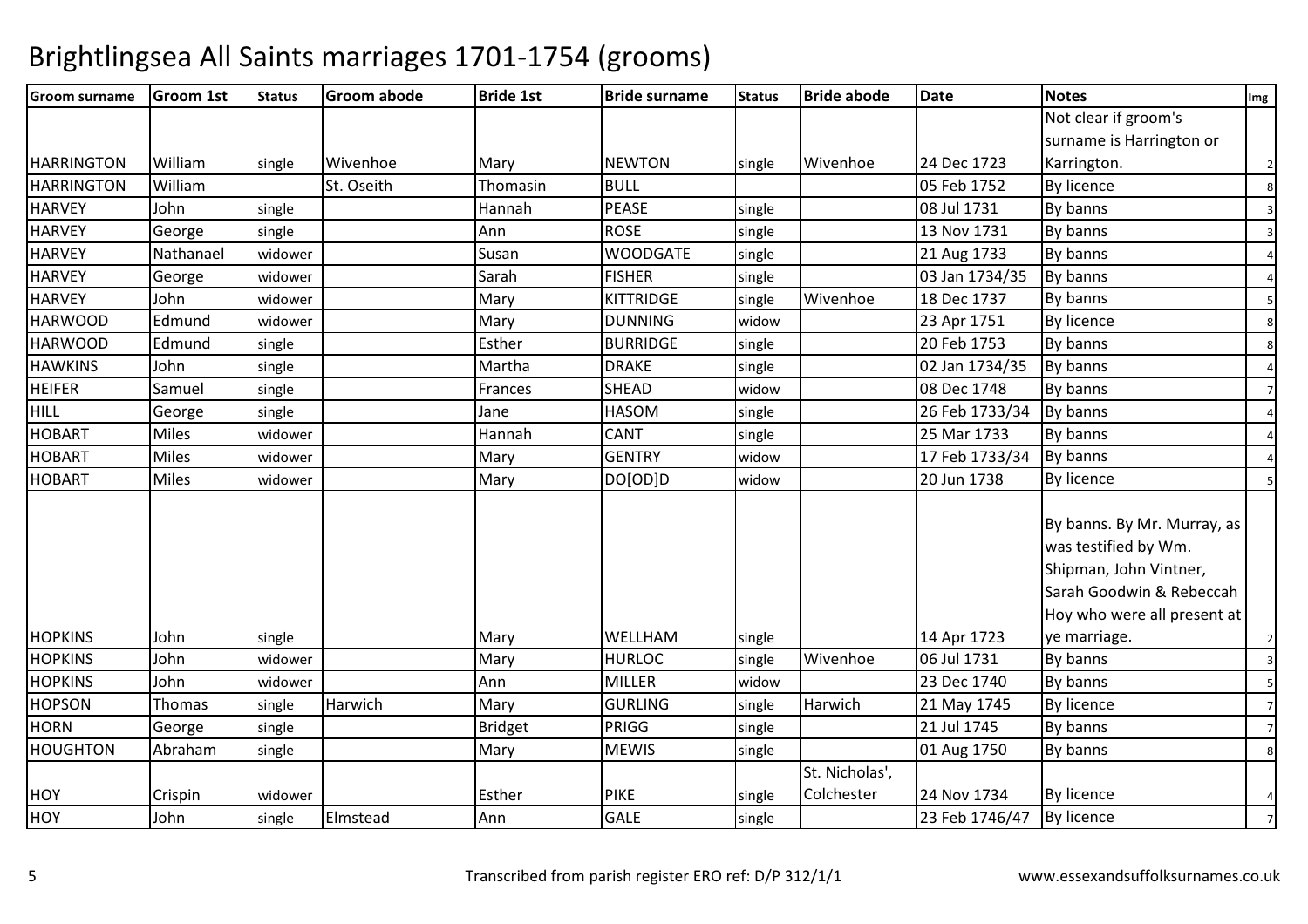| <b>Groom surname</b> | <b>Groom 1st</b> | <b>Status</b> | <b>Groom abode</b> | <b>Bride 1st</b> | <b>Bride surname</b> | <b>Status</b> | <b>Bride abode</b> | <b>Date</b>    | <b>Notes</b>                | Img            |
|----------------------|------------------|---------------|--------------------|------------------|----------------------|---------------|--------------------|----------------|-----------------------------|----------------|
| <b>HOY</b>           | Crispine         | single        |                    | Elizabeth        | <b>CARRIE</b>        |               | Dalaline?          | 17 Oct 1714    |                             | 30             |
| <b>HULL</b>          | Mark             | single        |                    | Ann              | <b>SALMON</b>        | single        |                    | 07 Oct 1750    | By banns                    | $\bf8$         |
| <b>HURRELL</b>       | Thomas           |               |                    | Ann              | PARM[A_][R_]         | widow         |                    | 18 Jul 1702    |                             | 28             |
| <b>INGET</b>         | Paul             | single        |                    | Sarah            | <b>VINE</b>          | single        |                    | 15 Apr 1753    | By banns                    | 8              |
|                      |                  |               |                    |                  |                      |               |                    |                |                             |                |
|                      |                  |               |                    |                  |                      |               |                    |                | By licence. Day of marriage |                |
| <b>INMAN</b>         | William          | single        |                    | Hannah           | <b>DUNSTEL</b>       | single        |                    | * Apr 1741     | lost on edge of page.       | 6              |
| <b>JAMES</b>         | William          | single        | Tolesbury          | Sarah            | <b>SMITH</b>         | widow         |                    | 12 Apr 1752    | By banns                    | 8              |
| <b>JARVIS</b>        | John             | single        |                    | Judith           | <b>JOHNSON</b>       | single        |                    | 23 Apr 1747    | By banns                    | $\overline{7}$ |
| <b>JARVIS</b>        | Thomas           | single        |                    | Mary             | <b>HARRIS</b>        | single        |                    | 05 Dec 1751    | By banns                    | 8              |
| <b>JARVISE</b>       | Thomas           | widower       |                    | Alice            | <b>PAMENTER</b>      | single        |                    | 14 Mar 1724/25 | By banns.                   | $\overline{2}$ |
| <b>JESOP</b>         | John             | single        |                    | Rebekah          | <b>ALEXANDER</b>     | widow         |                    | 14 Jul 1745    | By banns                    | $\overline{7}$ |
| <b>JOHNSON</b>       | Edward           | widower       |                    | Mary             | <b>CLEER</b>         | single        |                    | 21 Dec 1730    | By licence.                 | $\overline{3}$ |
| <b>JOLLEY</b>        | John             | single        |                    | Sarah            | <b>MAPES</b>         | widow         |                    | 28 Aug 1733    | By banns                    | $\overline{a}$ |
| <b>JOLLY</b>         | William          | single        |                    | Susannah         | <b>TABOR</b>         | single        |                    | 25 Apr 1739    | By banns                    |                |
|                      |                  |               |                    |                  |                      |               |                    |                | Not clear if groom's        |                |
|                      |                  |               |                    |                  |                      |               |                    |                | surname is Harrington or    |                |
| <b>KARRINGTON</b>    | William          | single        | Wivenhoe           | Mary             | <b>NEWTON</b>        | single        | Wivenhoe           | 24 Dec 1723    | Karrington.                 | $\overline{2}$ |
| <b>KING</b>          | John             | widower       |                    | Mary             | <b>SHED</b>          | widow         |                    | 11 Aug 1732    | By banns                    | $\overline{3}$ |
| <b>KING</b>          | John             | widower       |                    | Elizabeth        | <b>MARSHALL</b>      | single        |                    | 17 Apr 1750    | <b>By licence</b>           | 8              |
| LAMB                 | Philip           | widower       | St. Oseith         | Elizabeth        | <b>HAMMOND</b>       | widow         |                    | 26 Mar 1746    | By banns                    | $\overline{7}$ |
| LAST                 | Thomas           | single        |                    | Mary             | <b>VOIN</b>          | single        |                    | 01 Jan 1739/40 | By banns                    | 5              |
| LEWIS                | Jacob            | single        |                    | Elizabeth        | <b>BUMPSTEAD</b>     | single        |                    | 25 May 1742    | By banns                    | 6              |
| LEWIS                | Jacob            | widower       |                    | Ann              | <b>BRADBROOK</b>     | single        |                    | 15 Jul 1747    | By banns                    | $\overline{7}$ |
| <b>LITTLE</b>        | Christopher      | widower       | Harwich            | Mary             | <b>ROW</b>           | single        |                    | 14 Feb 1737/38 | By banns                    |                |
| <b>LUGAR</b>         | James            | single        | Ardleigh           | Jane             | <b>NEWTON</b>        | widow         | Ardleigh           | 15 Jul 1739    | <b>By licence</b>           | 5              |
| <b>LUGAR</b>         | Philip           | single        | Ardleigh           | Elizabeth        | <b>PORTER</b>        | single        | Ardleigh           | 08 Jun 1740    | <b>By licence</b>           |                |
| <b>MAISS</b>         | Wm.              | single        | <b>Bredfeild</b>   | Sarah            | <b>FLOUER</b>        | widow         |                    | 04 Dec 1711    |                             | 29             |
| <b>MAPES</b>         | James            | single        |                    | Sarah            | <b>SMITH</b>         | single        |                    | 03 Jun 1716    | By banns                    | 30             |
| <b>MARK</b>          | Nathanael        | single        | Little Clakton     | Esther           | <b>EVANS</b>         | widow         |                    | 02 Mar 1733/34 | By licence                  | $\overline{4}$ |
| <b>MARLOW</b>        | Richard          |               | Bergholt, Suffolk  | Mary             | <b>SKINNER</b>       |               |                    | 01 Nov 1720    |                             | $\overline{1}$ |
| <b>MARTIN</b>        | John             | single        |                    | Sarah Ambrose    | <b>NICE</b>          | single        |                    | 06 Nov 1748    | By banns                    | $\overline{7}$ |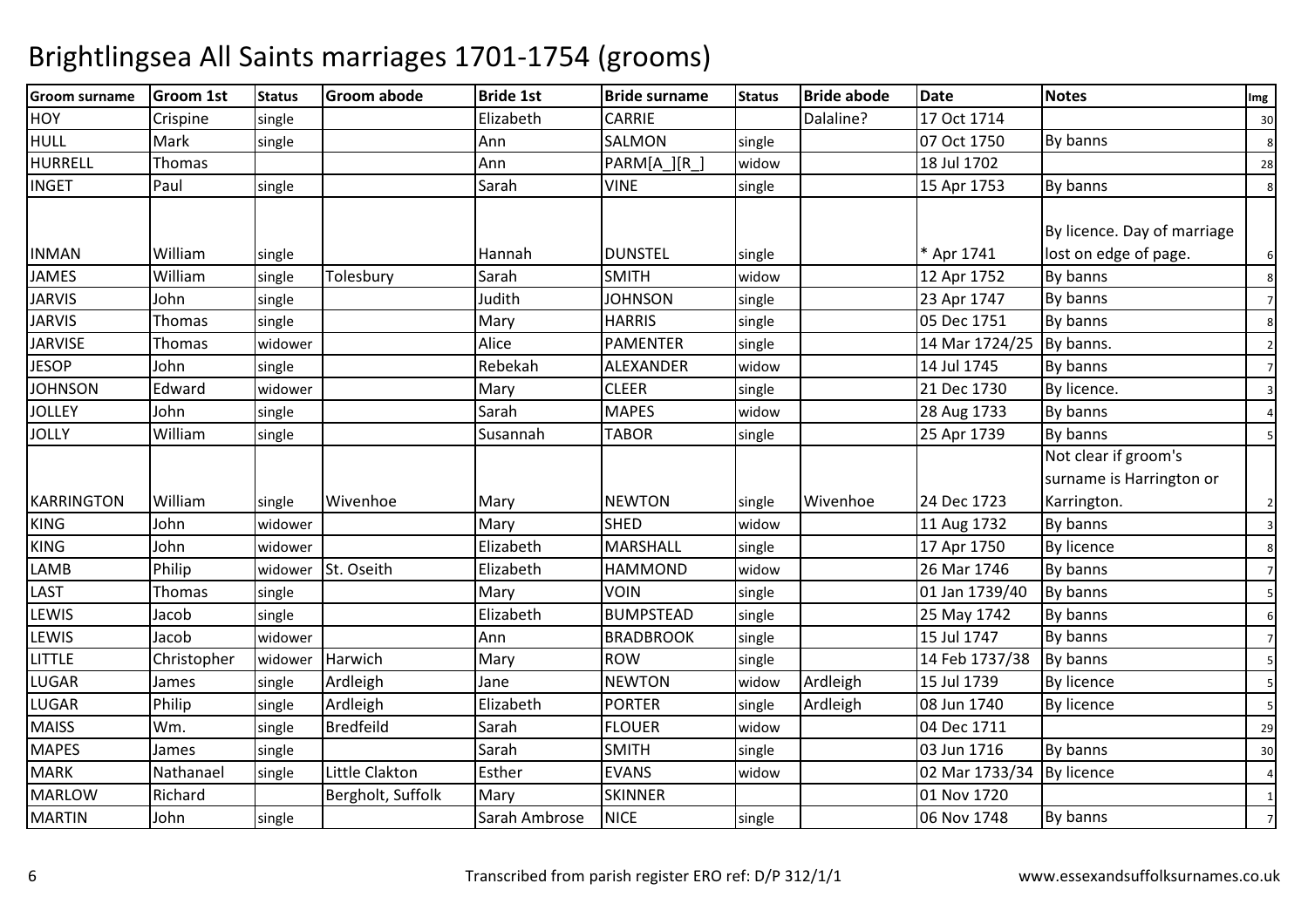| <b>Groom surname</b> | <b>Groom 1st</b> | <b>Status</b> | <b>Groom abode</b>    | <b>Bride 1st</b> | <b>Bride surname</b> | <b>Status</b> | <b>Bride abode</b> | <b>Date</b>    | <b>Notes</b>           | Img            |
|----------------------|------------------|---------------|-----------------------|------------------|----------------------|---------------|--------------------|----------------|------------------------|----------------|
| <b>MARTIN</b>        | John             | single        |                       | Susanna          | <b>GIBBS</b>         | single        |                    | 11 Jun 1753    | By banns               | 8              |
| <b>MARTINE</b>       | Belteshazar      | single        |                       | Hannah           | <b>CHANDLER</b>      | single        |                    | 13 Jan 1715/16 |                        | 30             |
| <b>MASON</b>         | George           | single        | St. Oseith            | Mary             | <b>PEARSON</b>       | single        |                    | 24 Jan 1746/47 | By licence             | $\overline{7}$ |
| <b>MAYS</b>          | Samuel           | single        |                       | Thamar           | <b>REGATE</b>        |               |                    | 21 Feb 1722/23 |                        | 1              |
| <b>MEERS</b>         | Thomas           | single        |                       | Ann              | LAYSAL               | single        |                    | 11 Nov 1746    | By banns               | $\overline{7}$ |
| MELIMAN              | Stephen          | widower       | Thorrington           | Susan            | <b>POND</b>          | widow         | Thorrington        | 01 Jun 1725    | By licence.            | $\overline{2}$ |
|                      |                  |               |                       |                  |                      |               |                    |                | Bride's surname not in |                |
| <b>MERTINE</b>       | Rot.             | widower       |                       | Elizabeth        |                      | single        |                    | 24 Aug 1715    | register.              | 30             |
| <b>MEWIS</b>         | John             | single        |                       | Hannah           | <b>CHANDLER</b>      | widow         |                    | 29 Apr 1744    | By banns               | 6              |
| <b>MIDDLETON</b>     | Thomas           | single        |                       | Mary             | <b>BYFOOT</b>        | single        |                    | 01 May 1749    | By banns               | $\overline{7}$ |
| <b>MILLER</b>        | George           | single        |                       | Ann              | <b>HARVEY</b>        | single        |                    | 21 May 1734    | By banns               | $\overline{a}$ |
| <b>MILLER</b>        | Richard          | single        |                       | Elizabeth        | <b>FIELD</b>         | single        |                    | 07 Feb 1743/44 | By banns               | 6              |
| <b>MILLER</b>        | Thomas           | single        |                       | Sarah            | <b>POST</b>          | single        |                    | 31 May 1750    | By banns               | 8              |
| MILLER               | John             | single        |                       | Martha           | <b>KING</b>          | single        |                    | 11 Mar 1754    | By banns               | 9              |
| <b>MOOR</b>          | Robert           | widower       | Chit St. Osith        | Sarah            | <b>BAILEY</b>        | single        |                    | 04 Apr 1738    | By banns               | 5              |
| <b>MUISE</b>         | John             | single        |                       | Elizabeth        | <b>BUMFORD</b>       | single        |                    | 17 Jan 1714/15 |                        | 30             |
| <b>NEILSON</b>       | John             | single        | Colchester            | Elizabeth        | <b>BRIDGE</b>        | widow         |                    | 24 Jul 1710    |                        | 29             |
| <b>NEWTON</b>        | John             | single        | Frating               | Susanna          | <b>GALE</b>          | single        |                    | 16 Nov 1753    | By banns               | 9              |
| <b>NOBLE</b>         | John             | single        |                       | Mary             | <b>GOULSTON</b>      | single        | Alresford          | 01 May 1733    | By banns               | $\overline{4}$ |
| <b>NUNN</b>          | Jonathan         | single        | <b>Great Clackton</b> | Sarah            | <b>BURRIDGE</b>      | single        |                    | 24 Aug 1745    | By licence             | $\overline{7}$ |
| <b>OATAUAY</b>       | George           | widower       |                       | Sarah            | <b>HURRELL</b>       | widow         |                    | 10 Jun 1712    |                        | 29             |
| ORVIS                | Robert           | single        |                       | Mary             | <b>WARREN</b>        | single        |                    | 12 Jun 1739    | By banns               | 5              |
| <b>ORVIS</b>         | Robert           | widower       |                       | Hester           | <b>CROOKS</b>        | widow         |                    | 20 May 1745    | By banns               | $\overline{7}$ |
| <b>PALMER</b>        | William          | single        |                       | Deborah          | <b>MOOR</b>          | single        |                    | 18 Feb 1723/24 |                        | $\overline{2}$ |
| PAMENTER             | Isaac            | single        |                       | Mary             | <b>DAZLY</b>         | single        |                    | 09 Oct 1733    | By banns               | $\overline{a}$ |
| <b>PARSEY</b>        | John             | single        |                       | Margaret         | <b>BARTON</b>        | single        |                    | 16 Sep 1735    | By banns               | Δ              |
| <b>PARSONS</b>       | Samuel           | single        |                       | Susannah         | <b>DODDS</b>         | single        |                    | 07 Apr 1749    | By banns               | $\overline{7}$ |
| <b>PECK</b>          | William          | single        | Shotley, Suffolk      | Elizabeth        | <b>DAVIS</b>         | single        |                    | 06 Mar 1752    | By licence             | 8              |
| PETITT               | William          | single        |                       | Sarah            | <b>MAN</b>           | single        |                    | 07 Mar 1749/50 | By banns               | 8              |
| PHILIPS              | Robert           | single        |                       | Hannah           | <b>HARWOOD</b>       | single        |                    | 19 Mar 1752    | By banns               | 8              |
| <b>PLUM</b>          | William          | single        |                       | Mary             | <b>HARROLD</b>       | single        |                    | 31 Aug 1732    | By licence.            |                |
| <b>POST</b>          | Thomas           |               |                       | Eliz.            | <b>GRAY</b>          |               |                    | 01 Mar 1703/4  |                        | 29             |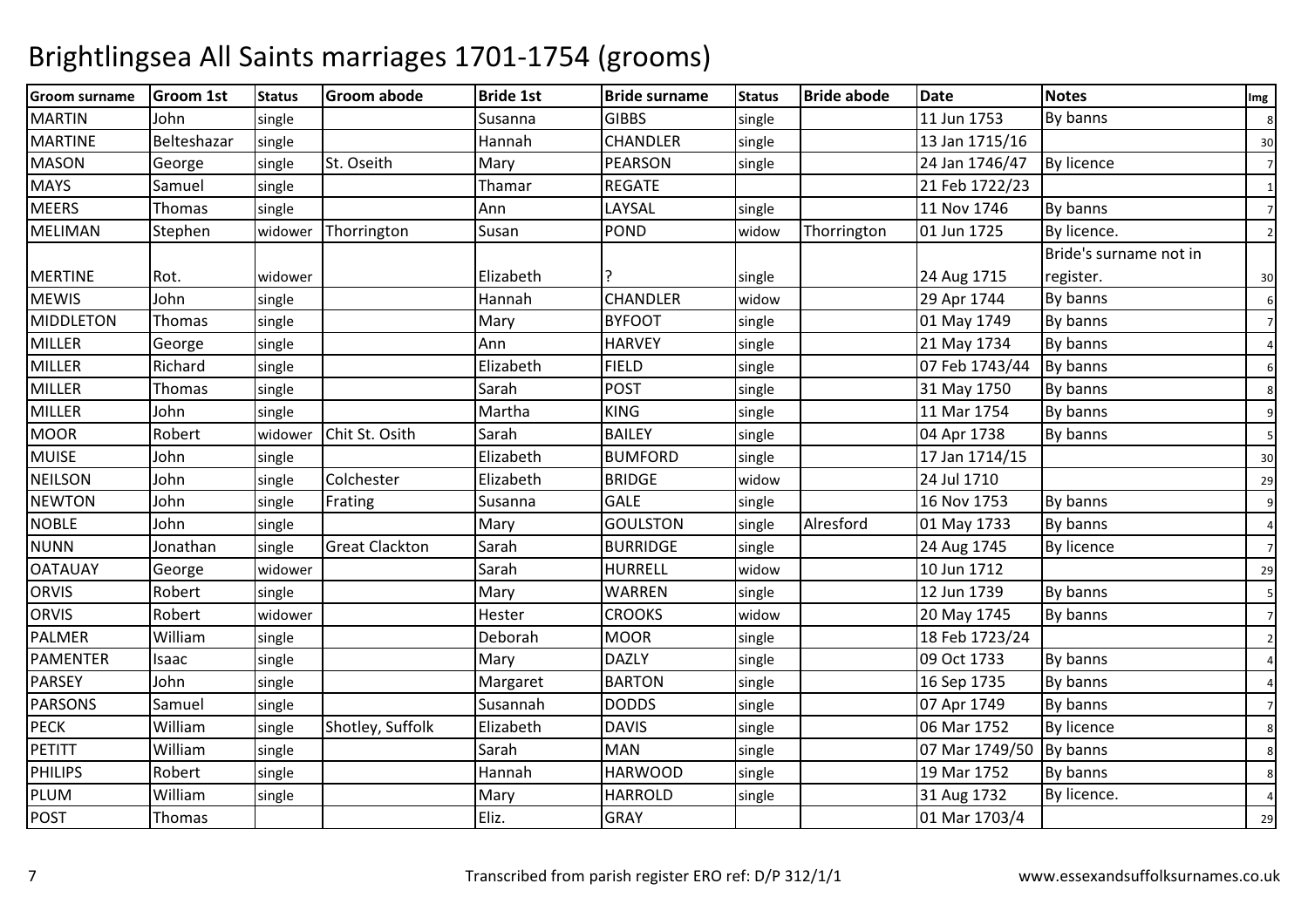| <b>Groom surname</b> | <b>Groom 1st</b> | <b>Status</b> | <b>Groom abode</b>   | <b>Bride 1st</b> | <b>Bride surname</b> | <b>Status</b> | <b>Bride abode</b>  | <b>Date</b>    | <b>Notes</b>                       | Img              |
|----------------------|------------------|---------------|----------------------|------------------|----------------------|---------------|---------------------|----------------|------------------------------------|------------------|
| PRIGG                | Thomas           | single        |                      | Mary             | HILL                 | single        |                     | 23 Jan 1732/33 | By banns                           | $\overline{a}$   |
| PRIGG                | Samuel           | single        |                      | Sarah            | <b>GROVES</b>        | single        |                     | 20 Jul 1742    | By banns                           | 6                |
| <b>PUDNEY</b>        | Henry            | single        | Much Clakton         | Hannah           | <b>PEARSON</b>       | single        | <b>Much Clakton</b> | 26 Jan 1743/44 | By licence                         | $6 \overline{6}$ |
| <b>RALPH</b>         | John             | widower       |                      | Hannah           | <b>HARBIN</b>        | widow         |                     | 03 Oct 1752    | By banns                           | 8                |
| <b>RAND</b>          | Edmund           | single        |                      | Sarah            | <b>JOLLY</b>         | widow         |                     | 27 Feb 1735/36 | By banns                           | $\overline{4}$   |
| <b>RANSON</b>        | William          | single        |                      | Sarah            | <b>BULL</b>          | single        |                     | 23 Apr 1747    | By banns                           | $\overline{7}$   |
| <b>RAYMOND</b>       | John             | single        |                      | Sarah            | <b>HARWOOD</b>       | single        |                     | 06 Nov 1744    | By banns                           | $6 \overline{6}$ |
| <b>REEVE</b>         | Jonathan         | single        |                      | Martha           | <b>REED</b>          | single        |                     | 21 May 1735    | <b>By licence</b>                  | $\overline{4}$   |
|                      |                  |               |                      |                  |                      |               |                     |                | Bride's first name not in          |                  |
| RICDMOND             | Thomas           |               |                      |                  | <b>HICKS</b>         | widow         |                     | 03 Aug 1703    | register: Widdow Hicks             | 29               |
| <b>RICHARDSON</b>    | William          | single        |                      | Martha           | <b>MARTIN</b>        | single        |                     | 11 Apr 1753    | By banns                           | 8                |
| <b>RICHARDSON</b>    | Wm.              | single        |                      | Rebecca          | PILGRAM              |               |                     | 09 Jun 1715    |                                    | 30               |
| <b>RICHMOND</b>      | Thomas           | single        |                      | Hester           | <b>WINDING</b>       | single        |                     | 26 Dec 1738    | By banns                           | 5                |
| <b>ROBERTS</b>       | Thomas           | single        |                      | Martha           | <b>GRUB</b>          | widow         |                     | 01 Aug 1739    | <b>By licence</b>                  | 5                |
| ROOT                 | Thomas           | single        | Walton               | Rose             | <b>STOW</b>          | single        | St. Osyth           | 14 Oct 1733    | <b>By licence</b>                  | $\overline{a}$   |
| <b>ROSE</b>          | Wm.              | single        |                      | Elizabeth        | <b>SPALL</b>         | widow         |                     | 01 Oct 1732    | By banns                           | $\overline{a}$   |
|                      |                  |               |                      |                  |                      |               |                     |                |                                    |                  |
|                      |                  |               |                      |                  |                      |               |                     |                | Bride's first name not in          |                  |
| <b>ROSS</b>          | Andrew           |               |                      |                  | <b>CLEARKE</b>       | widow         |                     | 04 May 1702    | register: Widdow Clearke           | 28               |
| <b>ROUGHT</b>        | William          | single        | St. Osith            | Elizabeth        | HOY                  | single        |                     | 30 Aug 1741    | <b>By licence</b>                  | $\,$ 6           |
| <b>ROW</b>           | George           | single        |                      | Mary             | <b>SHERLOCK</b>      | single        |                     | 16 Jan 1734/35 | By banns                           | $\overline{4}$   |
|                      |                  |               |                      |                  |                      |               |                     |                |                                    |                  |
|                      |                  |               |                      |                  |                      |               |                     |                | Bride's first name not in          |                  |
| <b>ROWLS</b>         | William          |               |                      |                  | <b>CHANDLER</b>      |               |                     | 19 Jul 1701    | register: Widdow Chandler          | 25               |
| <b>SADLER</b>        | David            | single        |                      | Martha           | <b>WHITE</b>         | single        |                     | 20 Aug 1752    | By banns                           | 8                |
| <b>SCARLET</b>       | Simon            | widower       | <b>Great Bentley</b> | Rose             | <b>SMITH</b>         | single        |                     | 24 Mar 1734/35 | By licence                         | $\overline{a}$   |
| <b>SCARLET</b>       | William          | widower       |                      | Sarah            | <b>DYER</b>          | widow         |                     | 14 Aug 1743    | <b>By licence</b>                  | 6                |
| <b>SCOT</b>          | Anthony          | single        |                      | Martha           | <b>WENLOCK</b>       | single        |                     | 09 Dec 1735    | <b>By licence</b>                  |                  |
| <b>SHAERCROFT</b>    | John             | single        | Lexden               | Mary             | LAWRENCE             | single        | Colchester          | 21 Mar 1741/42 | <b>By licence</b>                  | 6                |
| <b>SHED</b>          | Joseph           | single        |                      | Frances          | <b>WATERS</b>        | spinster      |                     | 26 Sep 1738    | By banns                           |                  |
|                      |                  |               |                      |                  |                      |               |                     |                |                                    |                  |
| <b>SHEELS</b>        | Richard          | single        |                      |                  |                      | single        |                     | 14 Apr 1710    | Bride's name not in register.   29 |                  |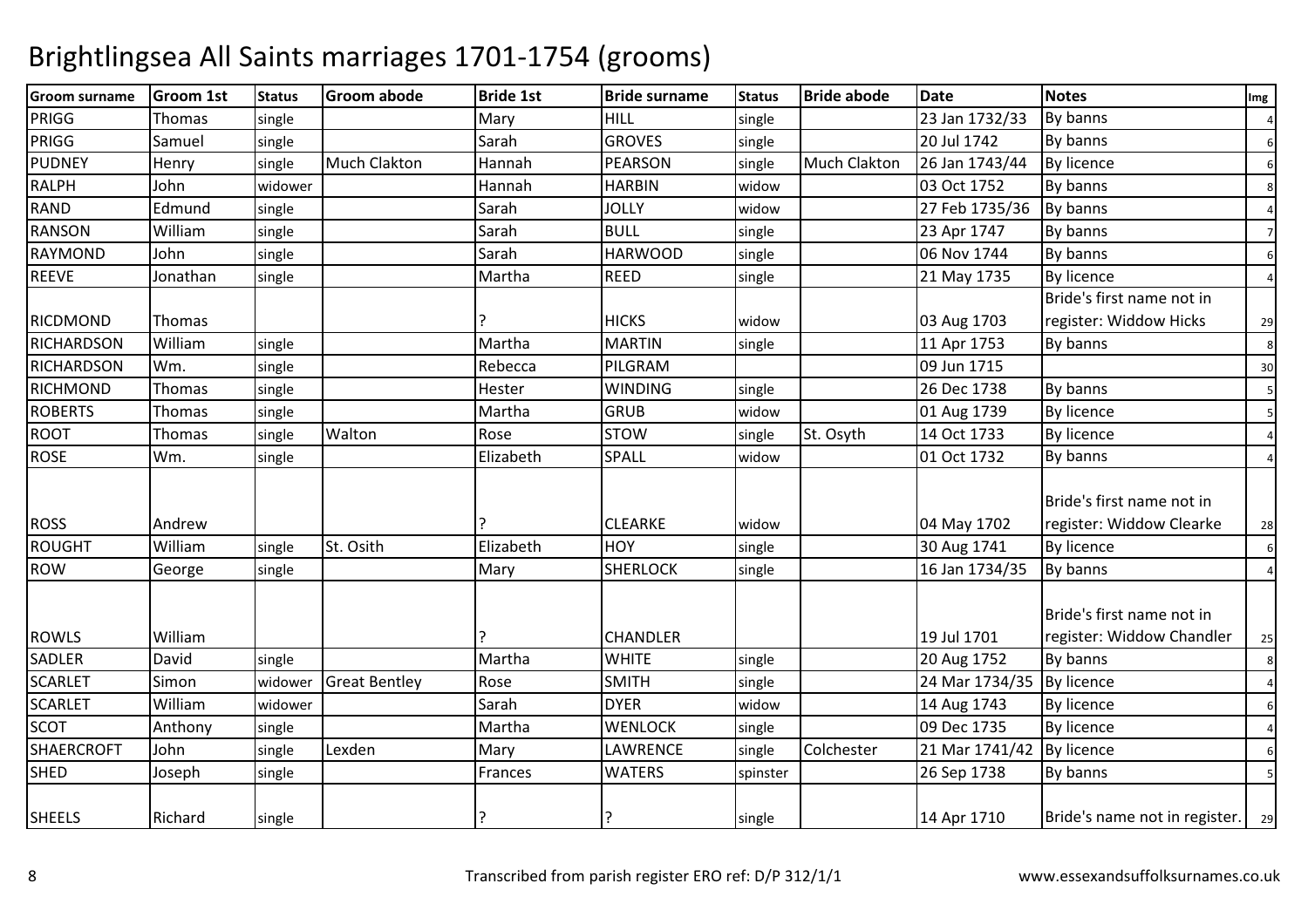#### Groom surnameGroom 1st | Status | Groom abode e Bride 1st Bride surname Status Bride abode Date Notes Notes Notes Notes SHERLOCK Williamm single Mary TABOR single 28 Jan 1747/48 By licence. Groom is William Sherlock jnr. <sup>7</sup>SHIPMANN Daniel single Elizabeth ADAMS single Great Bentley 08 Jun 1735 By licence 4 SHIPMAN<mark>William</mark><br>John m widower Mary WILEY widow 18 May 1737 By licence 5<br>The Mary Street Street Street Street Street Street Street Street Street Street Street Street Street Street Str SMITHH John widower Susana PAT widow widow 1 10 May 1715<br>
widow 24 Apr 1750 By licence SMYTHH Alexander widower Rachel CANT Widow  $\frac{24 \text{ Apr } 1750}{8}$  By licence 8 SNORTH John widower Heath parish, ColchesterRose **CARTER** R Single St. Osith 14 Nov 1734 By licence 4 **SPENCER** R Newton single Elizabeth SPALL single 02 Apr 1750 By banns 8 **STOKES**  Williamm | single | Elizabeth | HINES | single | 01 Mar 1746/47 By banns | 7<br>| The single | The single | The single | The single | The single | The single | The single | The single | The STOWW Jonathan single Amy UPSHAW single 24 Feb 1733/34 By banns 4<br>On William Later American Menths DADKED Later 2004 24 Feb 1733/34 By banns 4 TABOR Williamm single Martha PARKER single 18 Mar 1724/25 By licence. 2<br>2 TABOR Williamm widower Mary RAMSEY single Tolsbury 24 Aug 1736 By licence 4<br>And the Mary RAMSEY single Tolsbury 24 Aug 1736 By licence TABOR Johnn single Susanna BARRADALE single 25 Jan 1712/13 Married at Breduell (Bradwell?) $\frac{30}{2}$ TAYLOR Roger singleGreat Fimbrough, Suffolkk Sarah REED REED single<br>STRUTT single Wetherden, Suffolkk 12 Feb 1739/40 By licence 5 TAYLORR John single Frances STRUTT single 11 Jun 1749 By banns 8 TUDORR Francis single Ann BISHOP widow widow | 23 Mar 1741/42 By licence | 6<br>| 23 Jul 1751 By licence | 8 TUDORR Edward single Sarah Sarah WATERS widow  $\frac{23 \text{ Jul } 1751}{8}$  By licence  $\frac{8}{3}$ TURNERR Edward single Mary Mary DIAMOND D single 11 Oct 1747 By banns 7 TURNERWilliam<br>Edward single Thorp Sarah ANGER single Thorp 01 Aug 1749 By licence <sup>8</sup> TURNERR Edward widower Sarah COLLINS single 17 Feb 1750/51 By banns 8 UARRENN Eduard single Phoebe CHADMORE single 15 Apr 1718 By banns 31 UFFORDD John single St. Osith Margaret MILLINGTON N single St. Osith 14 Nov 1743 By licence 6 UIGMORE Johnn single Mary Mary CADMAN N | single | 29 Dec 1715 | 30 VINCITT Henry single Sarah Sarah GOODING G single 12 Oct 1742 By banns 6 WALKER William widower St. Mary's, **Colchester** Beckley PEASE single St. Mary's, Colchesterr 3 29 Feb 1731/32 By licence WALTON WilliamWilliam single<br>Nathanael single St. Mary's, Colchester Dolly GARLAND single St. Mary's, Colchester 10 Mar 1754 By licence <sup>9</sup> WARNERR Nathanael Single | Some | Grace | AMES | Single | 17 Apr 1733 | By banns | 4